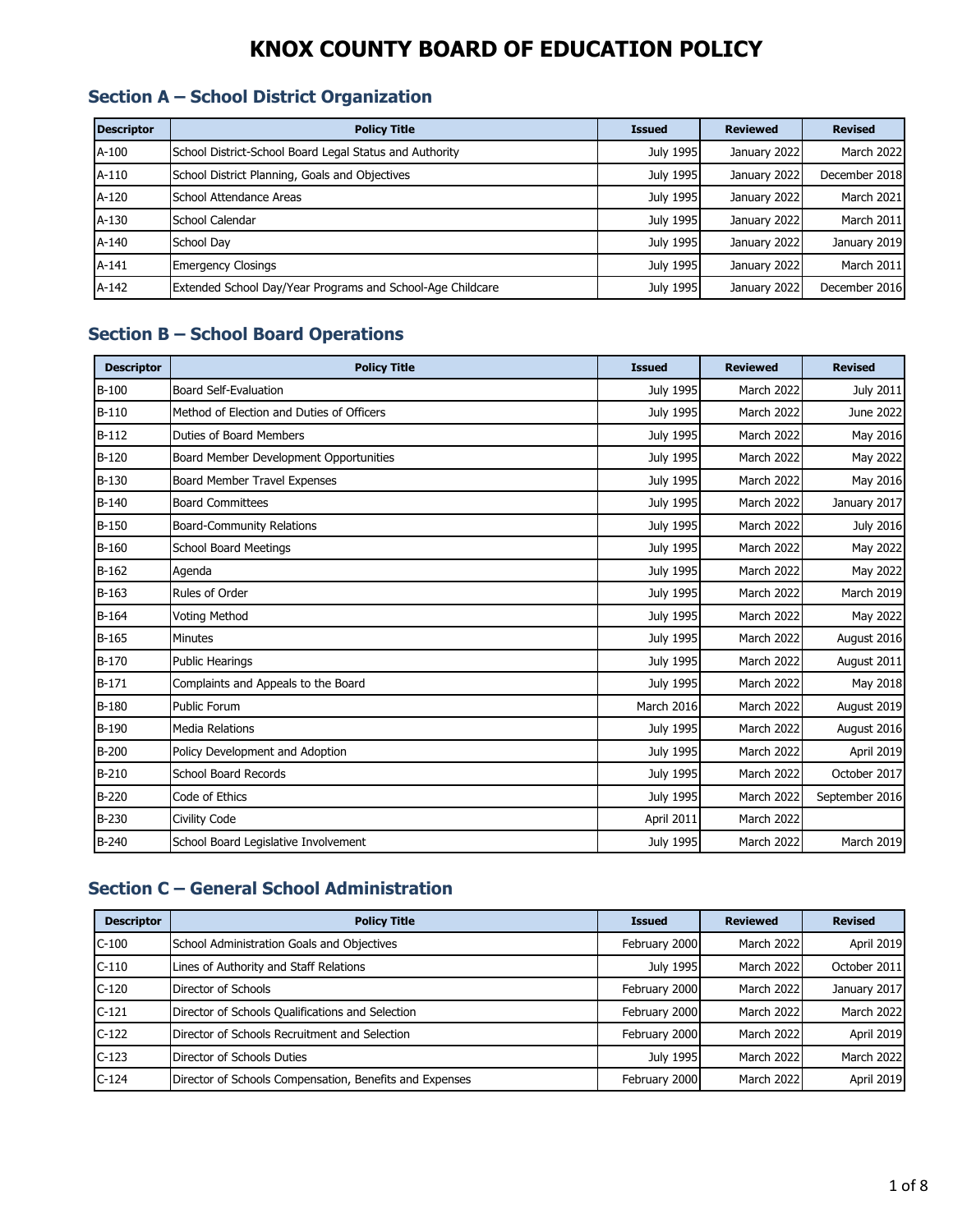| <b>Descriptor</b> | <b>Policy Title</b>                                         | <b>Issued</b>    | <b>Reviewed</b>   | <b>Revised</b> |
|-------------------|-------------------------------------------------------------|------------------|-------------------|----------------|
| $C-125$           | Evaluation of the Director of Schools                       | October 1996     | <b>March 2022</b> | January 2017   |
| $C-131$           | Compensation Guides and Contracts for Certified Personnel   | February 2000    | March 2022        | May 2019       |
| $C-132$           | Administrative and Supervisory Positions and Qualifications | <b>July 1995</b> | March 2022        | January 2017   |
| $C-133$           | Employment of Administrative and Supervisory Personnel      | July 1995        | March 2022        | March 2017     |
| $C-140$           | Administrative Procedures                                   | July 1995        | March 2022        | October 2011   |
| $C-141$           | Administrative Reports                                      | <b>July 1995</b> | March 2022        | March 2017     |
| $C-150$           | Professional Development Opportunities                      | February 2000    | March 2022        | March 2008     |
| $C-160$           | Nepotism                                                    | July 1995        | <b>March 2022</b> | February 2017  |
| $C-170$           | Conflict of Interest                                        | July 1995        | <b>March 2022</b> | March 2017     |
| $C-180$           | Advertising and Solicitation in Schools                     | November 2012    | March 2022        | August 2019    |
| $C-181$           | <b>Political Solicitation</b>                               | August 2019      | March 2022        |                |
| $C-190$           | Complaints Under the Americans with Disabilities Act        | July 1995        | March 2022        | October 2011   |
| $C-200$           | Honorary Diploma                                            | April 2010       | March 2022        | August 2011    |
| $C-210$           | <b>School Visitors</b>                                      | July 1995        | March 2022        | August 2011    |
| $C-220$           | Automated External Defibrillator                            | December 2019    | <b>March 2022</b> |                |
| $C-230$           | Bus Photograph/Video Rention and Viewing                    | December 2019    | <b>March 2022</b> |                |
| $C-231$           | Surveillance Photograph/Video Rention and Viewing           | January 2020     | March 2022        | May 2022       |
| $C-240$           | <b>Face Coverings</b>                                       | August 2020      | March 2022        | May 2021       |
| $C-250$           | Accommodations for Restrooms and Changing Facilities        | September 2021   | <b>March 2022</b> |                |

# **Section C – General School Administration (continued)**

#### **Section D – Fiscal Management**

| <b>Descriptor</b> | <b>Policy Title</b>                             | <b>Issued</b>    | <b>Reviewed</b> | <b>Revised</b> |
|-------------------|-------------------------------------------------|------------------|-----------------|----------------|
| $D-100$           | Fiscal Management Goals and Objectives          | July 1995        | March 2022      | November 2021  |
| $D-110$           | Annual Operating Budget                         | July 1995        | March 2022      | May 2021       |
| $D-120$           | State and Federal Aid Eligibility Determination | <b>July 1995</b> | March 2022      | February 2017  |
| $D-130$           | Donations, Gifts, and Bequests                  | July 1995        | March 2022      | August 2019    |
| $D-140$           | Receipt of Funds at School Level                | July 1995        | March 2022      | February 2017  |
| $D-150$           | Deposit of Funds                                | July 1995        | March 2022      | February 2017  |
| $D-160$           | <b>Bonded Employees</b>                         | April 2008       | March 2022      |                |
| $D-170$           | <b>Accounting System</b>                        | July 1995        | March 2022      | February 2017  |
| $D-171$           | <b>Financial Reports</b>                        | July 1995        | March 2022      | February 2017  |
| $D-172$           | <b>Audits</b>                                   | March 2000       | March 2022      | March 2017     |
| $D-190$           | Payroll                                         | July 1995        | March 2022      | February 2017  |
| $D-200$           | <b>Expenses and Reimbursements</b>              | <b>July 1995</b> | March 2022      | February 2017  |
| $D-210$           | Inventories                                     | July 1995        | March 2022      | March 2017     |
| $D-211$           | Capital Asset Investment and Management         | May 2016         | March 2022      | February 2017  |
| $D-220$           | <b>Surplus Property</b>                         | July 1995        | March 2022      | March 2017     |
| D-230             | Purchasing                                      | July 1995        | March 2022      | March 2017     |
| D-232             | Purchase Orders, Contracts and Requisitions     | July 1995        | March 2022      | March 2017     |
| $D-233$           | <b>Technology Purchases</b>                     | March 2021       | March 2022      |                |
| $D-241$           | <b>Internal School Funds</b>                    | March 2017       | March 2022      | August 2019    |
| $D-250$           | <b>School Support Organizations</b>             | April 2008       | March 2022      | March 2017     |
| $D-260$           | <b>Vendor Relations</b>                         | July 1995        | March 2022      | March 2017     |
| D-270             | <b>Grants Management</b>                        | October 2009     | March 2022      | May 2022       |
| D-280             | <b>Fundraising Activities</b>                   | September 2019   | March 2022      | May 2021       |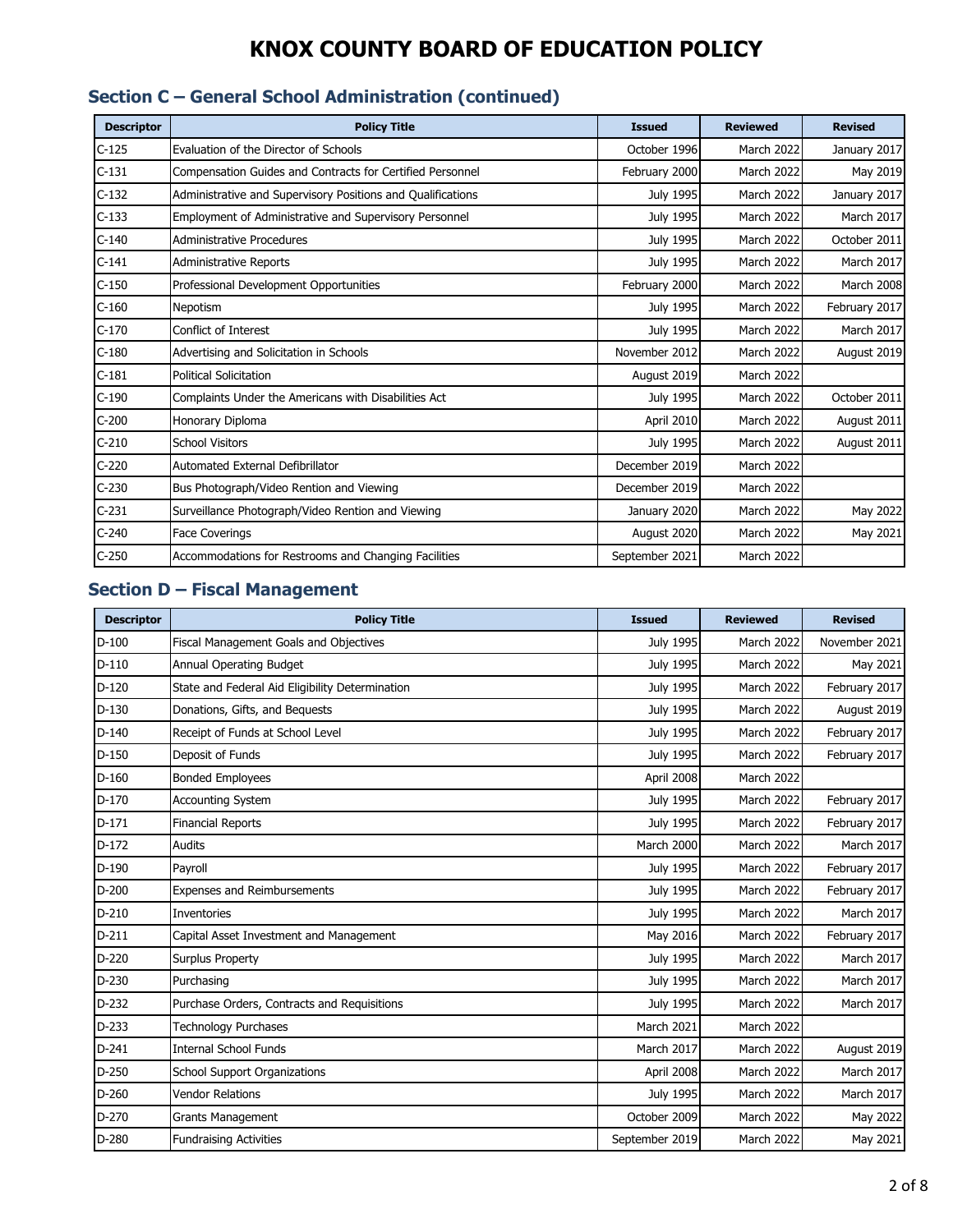#### **Section E – Business Management**

| <b>Descriptor</b> | <b>Policy Title</b>                           | <b>Issued</b>    | <b>Reviewed</b>  | <b>Revised</b> |
|-------------------|-----------------------------------------------|------------------|------------------|----------------|
| $E-100$           | Business Management Goals and Objectives      | July 1995        | March 2021       | May 2008       |
| $E-110$           | <b>Buildings and Grounds Management</b>       | July 1995        | March 2021       | March 2017     |
| $E-120$           | Safety                                        | July 1995        | March 2021       | March 2017     |
| $E-121$           | Testing of Drinking Water for Contamination   | December 2018    | March 2021       |                |
| $E-122$           | Emergency Preparedness Plan                   | <b>July 1995</b> | March 2021       | May 2017       |
| $E-123$           | Crisis Management                             | July 1995        | March 2021       | April 2017     |
| $E-124$           | Risk Management                               | <b>July 1995</b> | March 2021       | April 2017     |
| $E-125$           | Explosives and Explosive Devices Threat       | January 2017     | March 2021       |                |
| $E-130$           | Community Use of School Facilities            | July 1995        | March 2021       | October 2014   |
| $E-140$           | <b>Equipment and Supplies Management</b>      | July 1995        | March 2021       | August 2015    |
| $E-141$           | Energy and Utility Management                 | <b>July 2010</b> | March 2021       |                |
| $E-150$           | Security                                      | July 1995        | March 2021       | April 2017     |
| $E-160$           | <b>Traffic and Parking Controls</b>           | July 1995        | March 2021       | May 2008       |
| $E-170$           | <b>Student Transportation Management</b>      | <b>July 1995</b> | March 2021       | November 2017  |
| $E-171$           | Scheduling and Routing                        | July 1995        | <b>July 2021</b> | March 2015     |
| $E-172$           | Agreement for Pupil Transportation Services   | July 1995        | March 2021       | May 2017       |
| $E-173$           | Private Vehicles for Transporting Students    | July 1995        | March 2021       | June 2017      |
| $E-180$           | Use of School System Owned or Leased Vehicles | June 2015        | March 2021       | May 2017       |
| $E-190$           | Food Service Management                       | <b>July 1995</b> | March 2021       | May 2017       |
| $E-191$           | School Nutrition Program Charges              | <b>July 2016</b> | March 2021       | June 2019      |
| $E-200$           | <b>Insurance Management</b>                   | July 1995        | March 2021       | June 2019      |
| $E-201$           | <b>Workers' Compensation</b>                  | <b>July 1995</b> | March 2021       | June 2019      |

### **Section F – Facility Expansion Program**

| <b>Descriptor</b> | <b>Policy Title</b>                             | <b>Issued</b>    | <b>Reviewed</b> | <b>Revised</b> |
|-------------------|-------------------------------------------------|------------------|-----------------|----------------|
| $F-100$           | Facility Expansion Program Goals and Objectives | July 1995        | March 2021      | April 2017     |
| $F-110$           | Alterations and Modifications to Facilities     | September 2001   | March 2021      | April 2017     |
| $F-121$           | Building New Athletic Facilities                | July 1995        | March 2021      | April 2017     |
| F-130             | Retirement and Disposal of Facilities           | May 2003         | March 2021      | May 2017       |
| F-140             | Naming Facilities                               | July 1995        | March 2021      | March 2020     |
| F-150             | New Project Planning                            | July 1995        | March 2021      | June 2017      |
| F-151             | Capital Planning                                | <b>July 1995</b> | March 2021      | April 2017     |

### **Section G – Human Resources**

| <b>Descriptor</b> | <b>Policy Title</b>                      | <b>Issued</b> | <b>Reviewed</b> | <b>Revised</b> |
|-------------------|------------------------------------------|---------------|-----------------|----------------|
| $G-100$           | Introduction to Human Resources Policies | July 1995     | July 2021       | February 2012  |
| $G-110$           | Collaborative Conferencing               | November 2012 | July 2021       |                |
| $G-120$           | Professional Growth Opportunities        | July 1995     | July 2021       | May 2008       |
| $G-130$           | <b>Complaints and Grievances</b>         | July 1995     | July 2021       | June 2017      |
| $G-131$           | Complaints about School Personnel        | July 1995     | July 2021       | June 2017      |
| $G-140$           | <b>Staff-Student Relations</b>           | July 1995     | July 2021       | June 2017      |
| $G-150$           | <b>Staff-Community Relations</b>         | June 2000     | July 2021       | June 2017      |
| $G-160$           | Staff Conflict of Interest               | July 1995     | July 2021       | May 2008       |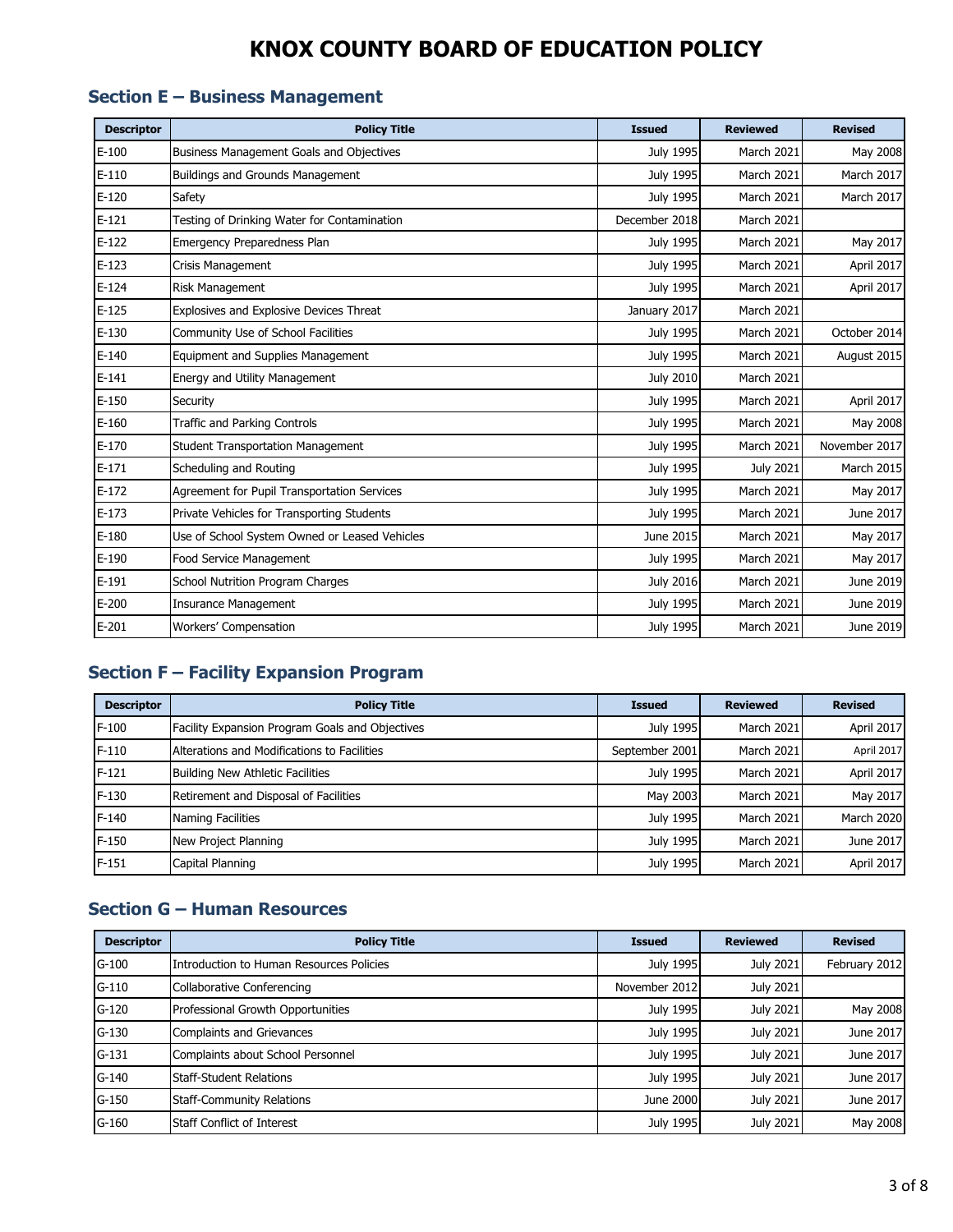### **Section G – Human Resources (continued)**

| <b>Descriptor</b> | <b>Policy Title</b>                                          | <b>Issued</b>    | <b>Reviewed</b>  | <b>Revised</b>   |
|-------------------|--------------------------------------------------------------|------------------|------------------|------------------|
| $G-161$           | Social Media                                                 | October 2018     | <b>July 2021</b> |                  |
| $G-170$           | Staff Gifts and Solicitations                                | May 2008         | <b>July 2021</b> |                  |
| $G-180$           | Personnel Files                                              | <b>July 1995</b> | <b>July 2021</b> | September 2017   |
| $G-190$           | Salary Deductions                                            | May 2008         | <b>July 2021</b> | June 2017        |
| $G-200$           | <b>Academic Freedoms</b>                                     | July 1995        | <b>July 2021</b> | June 2017        |
| $G-210$           | Drug-Free Workplace                                          | <b>July 1995</b> | <b>July 2021</b> | October 2018     |
| $G-211$           | Smoking and the Use of Tobacco                               | June 2000        | <b>July 2021</b> | February 2012    |
| $G-212$           | Employee Background Checks                                   | October 2018     | July 2021        |                  |
| $G-220$           | Harassment of Employees                                      | <b>July 1995</b> | July 2021        | June 2017        |
| $G-221$           | Employee Whistleblower Protection                            | October 2008     | July 2021        | May 2013         |
| $G-230$           | <b>Personnel Definitions</b>                                 | <b>July 1995</b> | July 2021        | June 2017        |
| G-240             | Compensation Guides and Contracts for Professional Personnel | <b>July 1995</b> | <b>July 2021</b> | June 2017        |
| $G-250$           | Utilization of Career Level Educators                        | July 1995        | July 2021        | May 2008         |
| $G-260$           | <b>Extended Contracts</b>                                    | July 1995        | July 2021        | May 2008         |
| $G-270$           | <b>Strategic Compensation</b>                                | May 2011         | July 2021        |                  |
| $G-280$           | <b>Oualification and Duties of Teachers</b>                  | <b>July 1995</b> | <b>July 2021</b> | September 2021   |
| G-290             | Hiring Personnel                                             | July 1995        | <b>July 2021</b> | October 2017     |
| $G-300$           | Assignment                                                   | July 1995        | July 2021        | May 2008         |
| G-310             | Job Sharing                                                  | September 2005   | <b>July 2021</b> |                  |
| G-320             | <b>Tuition Assistance</b>                                    | December 2007    | July 2021        | May 2008         |
| $G-330$           | Tenure                                                       | July 1995        | July 2021        | June 2017        |
| $G-331$           | Non-Tenure                                                   | <b>July 1995</b> | July 2021        | February 2016    |
| $G - 340$         | Reductions in Certified Staff                                | <b>July 1995</b> | <b>July 2021</b> | February 2012    |
| $G-350$           | Evaluation of School-Based Certified Personnel               | July 1995        | <b>July 2021</b> | June 2012        |
| G-360             | Personnel Transfers                                          | <b>July 1995</b> | <b>July 2021</b> | July 2017        |
| G-370             | Administrative Suspension                                    | June 2000        | <b>July 2021</b> | August 2017      |
| $G-380$           | <b>Dismissal of Tenured Teachers</b>                         | <b>July 1995</b> | <b>July 2021</b> | August 2017      |
| $G-381$           | Suspension/Dismissal of Non-Tenured Teachers                 | October 1996     | <b>July 2021</b> | July 2017        |
| G-390             | Appointment of Hearing Officers                              | April 2010       | <b>July 2021</b> | November 2017    |
| G-400             | Resignation                                                  | June 2000        | <b>July 2021</b> | May 2008         |
| $G-410$           | Retirement                                                   | July 1995        | <b>July 2021</b> | May 2008         |
| $G-420$           | <b>Working Conditions</b>                                    | July 1995        | <b>July 2021</b> | June 2012        |
| $G-430$           | Personnel Health Examinations and Communicable Diseases      | <b>July 1995</b> | <b>July 2021</b> | June 2012        |
| $G-440$           | Time Schedules and Extra Duty                                | <b>June 2000</b> | <b>July 2021</b> | August 2017      |
| $G-450$           | Tutoring for Pay                                             | <b>July 1995</b> | <b>July 2021</b> | April 2012       |
| $G-460$           | Emergency and Legal Leave                                    | July 1995        | <b>July 2021</b> | March 2021       |
| $G-461$           | Sick and Bereavement Leave                                   | July 1995        | July 2021        | <b>July 2017</b> |
| $G-462$           | Personal and Professional Leave                              | July 1995        | <b>July 2021</b> | May 2008         |
| $G-463$           | Long-Term Leaves of Absence                                  | July 1995        | July 2021        | August 2017      |
| G-464             | Family and Medical Leave                                     | <b>July 1995</b> | <b>July 2021</b> | August 2017      |
| $G-465$           | Military Leave                                               | June 2000        | <b>July 2021</b> | May 2008         |
| G-466             | Legislative Leave                                            | June 2000        | <b>July 2021</b> | July 2017        |
| G-470             | Substitute Teachers                                          | July 1995        | <b>July 2021</b> | September 2021   |
| G-480             | Student Teachers and Teacher Interns                         | July 1995        | July 2021        | June 2012        |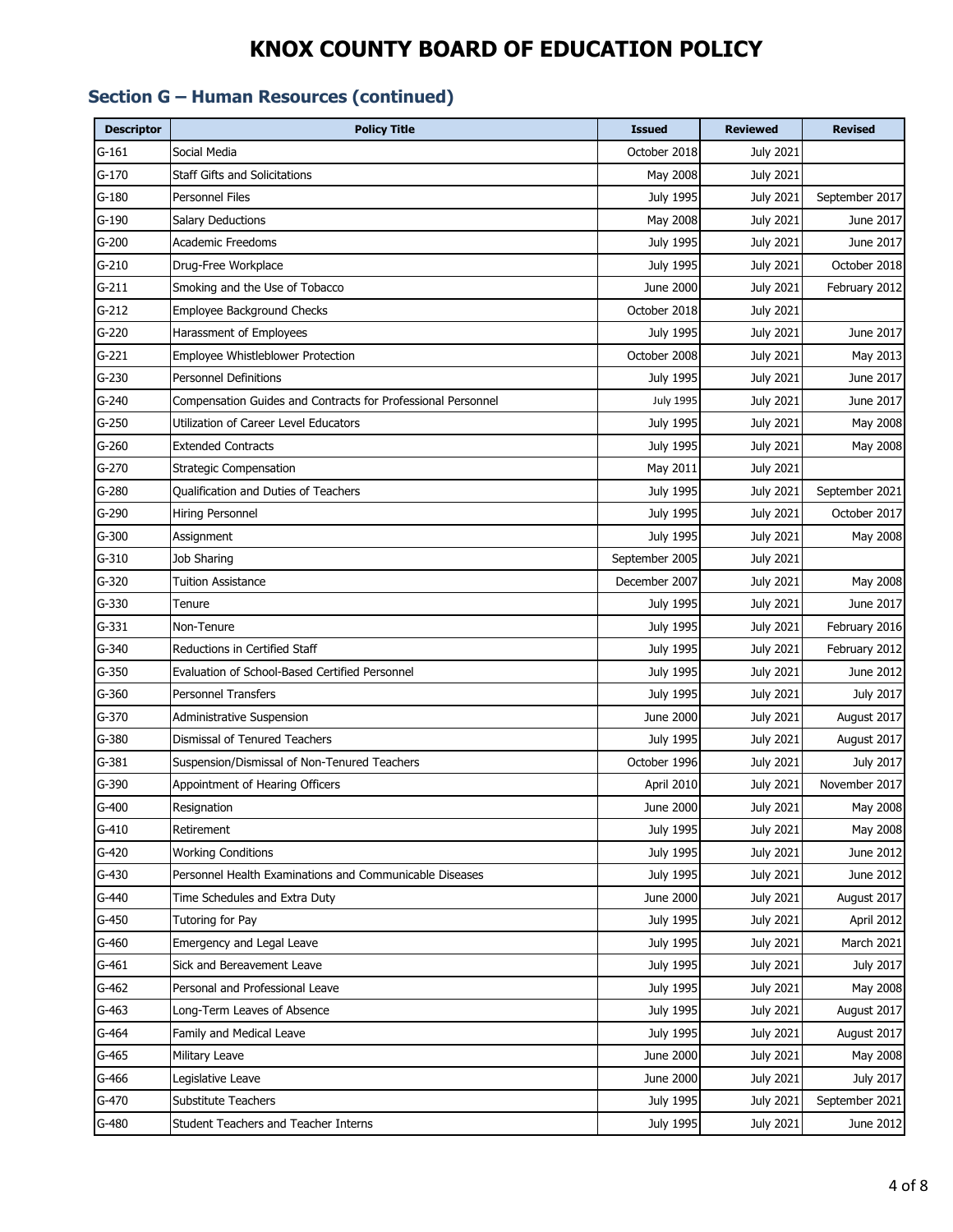#### **Section G – Human Resources (continued)**

| <b>Descriptor</b> | <b>Policy Title</b>                                                | <b>Issued</b> | <b>Reviewed</b>  | <b>Revised</b> |
|-------------------|--------------------------------------------------------------------|---------------|------------------|----------------|
| G-490             | Third Party Funded Positions                                       | January 2011  | <b>July 2021</b> |                |
| $G-500$           | Compensation Guides and Contracts for Support Personnel            | July 1995     | <b>July 2021</b> | August 2017    |
| $G-510$           | Evaluation of Classified Personnel                                 | July 1995     | <b>July 2021</b> | August 2017    |
| G-520             | Dismissal of Classified Personnel                                  | July 1995     | <b>July 2021</b> | October 2013   |
| $G-530$           | Transfers of Classified Personnel                                  | July 1995     | <b>July 2021</b> | May 2008       |
| $G-540$           | Reduction in Staff for Classified Personnel                        | July 1995     | <b>July 2021</b> | May 2008       |
| $G-550$           | Resignation of Classified Personnel                                | July 1995     | <b>July 2021</b> | May 2008       |
| G-560             | Classified Personnel Health Examinations and Communicable Diseases | July 1995     | <b>July 2021</b> | May 2008       |
| G-570             | Time Schedules of Classified Personnel                             | July 1995     | July 2021        | April 2012     |
| $G-571$           | Overtime Pay of Classified Personnel                               | July 1995     | <b>July 2021</b> | May 2008       |
| G-580             | Non-School Activities of Classified Personnel                      | July 1995     | <b>July 2021</b> | June 2012      |
| G-590             | Leaves and Absences of Classified Personnel                        | July 1995     | <b>July 2021</b> | August 2017    |
| G-591             | Vacations and Holidays of Classified Personnel                     | July 1995     | <b>July 2021</b> | May 2008       |

#### **Section H – Negotiations**

*Section H of the Knox County Board of Education Policy Manual was rescinded when the Professional Educators Collaborative Conferencing Act (PECCA) replaced the Education Professional Negotiation Act (EPNA) effective June 1, 2011. For policy information regarding PECCA, see Board Policy G-110 "Collaborative Conferencing."*

#### **Section I – Instructional Goals and Objectives**

| <b>Descriptor</b> | <b>Policy Title</b>                                       | <b>Issued</b>    | <b>Reviewed</b> | <b>Revised</b> |
|-------------------|-----------------------------------------------------------|------------------|-----------------|----------------|
| $I-100$           | <b>Instructional Goals and Objectives</b>                 | July 1995        | September 2021  | March 2016     |
| $I-110$           | Curriculum                                                | July 1995        | September 2021  | March 2016     |
| $I-120$           | Early College Admission                                   | July 1995        | September 2021  | June 2008      |
| $I-121$           | Enrollment in College Level Courses                       | July 1995        | September 2021  | November 2021  |
| $I-122$           | Course Credit Earned Outside the Base High School         | February 2002    | September 2021  | March 2016     |
| $I-130$           | Work-Based Learning                                       | July 1995        | September 2021  | November 2021  |
| $I-140$           | Homebound Instruction                                     | January 2008     | September 2021  | November 2021  |
| $I-150$           | Gifted and Talented                                       | February 2008    | September 2021  | January 2022   |
| $I-160$           | Special Education                                         | July 1995        | September 2021  | August 2017    |
| $I-170$           | <b>Extracurricular Activities</b>                         | July 1995        | September 2021  | October 2018   |
| $I-171$           | <b>Interscholastic Athletics</b>                          | July 1995        | September 2021  | November 2021  |
| $I-172$           | <b>Interscholastic Sports Examination</b>                 | <b>July 2008</b> | September 2021  | March 2016     |
| $I-190$           | Organization for Instruction                              | July 1995        | September 2021  | November 2021  |
| $I-200$           | <b>Class Size</b>                                         | July 1995        | September 2021  | October 2018   |
| $I-210$           | Textbook, Selection, Distribution and Care                | July 1995        | September 2021  | November 2021  |
| $I-211$           | Selection of Instructional Materials Other than Textbooks | July 1995        | September 2021  | July 2017      |
| $I-212$           | Reconsideration of Instructional Materials and Textbooks  | July 1995        | September 2021  | August 2017    |
| $I-221$           | <b>District Website</b>                                   | December 1998    | September 2021  | August 2017    |
| $I-222$           | <b>Internet Safety</b>                                    | November 2008    | September 2021  | January 2022   |
| $I-231$           | Use of Copyrighted Materials                              | July 1995        | September 2021  | January 2022   |
| $I-241$           | <b>School Libraries</b>                                   | July 1995        | September 2021  | August 2017    |
| $I-242$           | Community Instructional Resources                         | July 1995        | September 2021  | December 2017  |
| $I-250$           | Off-Campus Trips                                          | July 1995        | September 2021  | November 2021  |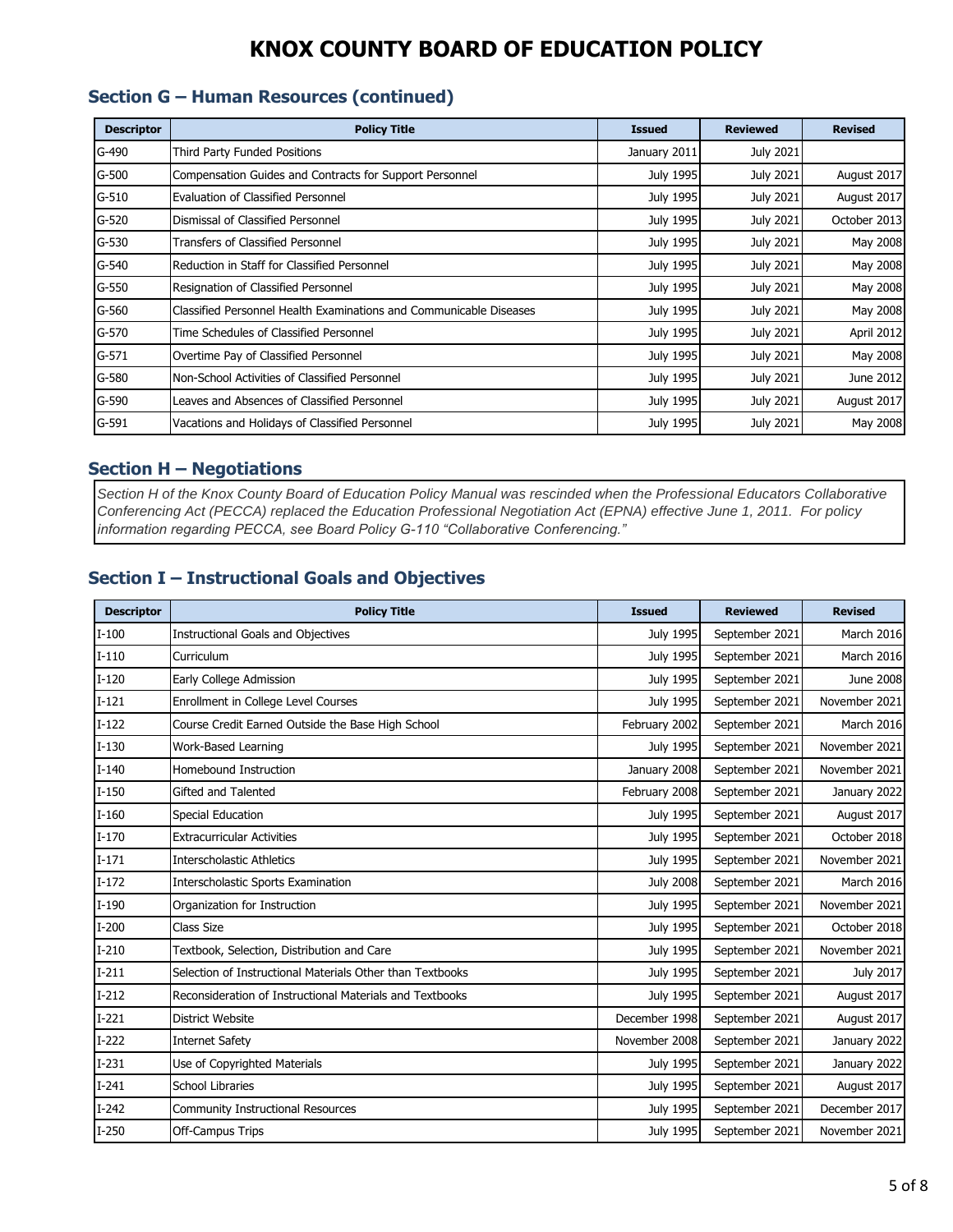### **Section I – Instructional Goals and Objectives (continued)**

| <b>Descriptor</b> | <b>Policy Title</b>                                                        | <b>Issued</b>    | <b>Reviewed</b> | <b>Revised</b>    |
|-------------------|----------------------------------------------------------------------------|------------------|-----------------|-------------------|
| $I-260$           | <b>School Volunteers</b>                                                   | <b>July 1995</b> | September 2021  | August 2012       |
| $I-270$           | Family and Community Engagement                                            | <b>July 1995</b> | September 2021  | August 2017       |
| $I-280$           | Federal Programs                                                           | July 1995        | September 2021  | August 2017       |
| $I-290$           | <b>ESL Program Policy</b>                                                  | February 2006    | September 2021  | November 2021     |
| $I-310$           | <b>Reporting Student Progress</b>                                          | July 1995        | September 2021  | June 2008         |
| $I-311$           | Authorization for a Grade Change                                           | October 2008     | September 2021  |                   |
| $I-320$           | <b>Homework</b>                                                            | <b>July 1995</b> | September 2021  | April 2013        |
| $I-330$           | Senior Classification                                                      | July 1995        | September 2021  | December 2018     |
| $I - 340$         | Promotion, Retention, Acceleration                                         | July 1995        | September 2021  | January 2022      |
| $I-341$           | Uniform Grading Policy                                                     | December 2018    | September 2021  | January 2022      |
| $I-350$           | Repeating High School Classes                                              | <b>July 1995</b> | September 2021  | December 2017     |
| $I-351$           | <b>Credit Recovery</b>                                                     | January 2017     | September 2021  | November 2020     |
| $I-360$           | Double Credits in English                                                  | <b>July 1995</b> | September 2021  | June 2008         |
| $I-370$           | <b>Graduation Requirements</b>                                             | July 1995        | September 2021  | November 2021     |
| $I-371$           | Early Graduation                                                           | July 1995        | September 2021  | <b>March 2013</b> |
| $I-372$           | Commencement Ceremony                                                      | <b>July 1995</b> | September 2021  | December 2016     |
| $I-373$           | Graduating with Honors or Distinction                                      | March 2013       | September 2021  | November 2020     |
| I-380             | <b>Testing Programs</b>                                                    | July 1995        | September 2021  | July 2017         |
| $I-381$           | Integration of TCAP and EOC Scores in Student Grades                       | March 2011       | September 2021  | February 2021     |
| I-383             | Test Security                                                              | July 1995        | September 2021  | May 2013          |
| I-390             | Value-Added Assessment Teacher Effect Data Access, Distribution & Security | October 1996     | September 2021  | April 2013        |
| $I-400$           | Surveys, Analysis and Evaluations                                          | February 2013    | September 2021  |                   |
| $I-410$           | Program Evaluation                                                         | July 1995        | September 2021  | June 2008         |
| $I-420$           | Controversial Issues                                                       | <b>July 1995</b> | September 2021  | August 2017       |
| $I-430$           | Recognition of Religious Beliefs, Customs and Holidays                     | <b>July 1995</b> | September 2021  | June 2008         |
| $I-431$           | Religion in the Curriculum                                                 | July 1995        | September 2021  | August 2017       |
| $I-432$           | Religious Expression                                                       | <b>July 2006</b> | September 2021  | June 2008         |
| $I-433$           | Prayer and Period of Silence                                               | <b>July 1995</b> | September 2021  | June 2008         |
| $I-440$           | <b>Wellness Policy</b>                                                     | April 2006       | September 2021  | November 2021     |
| $I-450$           | <b>Public Charter Schools</b>                                              | September 2011   | September 2021  | December 2019     |

#### **Section J – Students**

| <b>Descriptor</b> | <b>Policy Title</b>                                            | <b>Issued</b>    | <b>Reviewed</b> | <b>Revised</b> |
|-------------------|----------------------------------------------------------------|------------------|-----------------|----------------|
| $J-100$           | Student Goals and Objectives                                   | July 1995        | November 2021   | June 2008      |
| $J-110$           | Equal Educational Opportunities                                | <b>July 1995</b> | January 2022    | March 2022     |
| $J-120$           | Attendance                                                     | July 1995        | September 2021  | September 2021 |
| $J-122$           | <b>Compulsory Attendance Ages</b>                              | July 1995        | November 2021   | January 2022   |
| $J-130$           | Home Schools                                                   | July 1995        | November 2021   | November 2020  |
| $J-140$           | <b>Homeless Students</b>                                       | May 2003         | November 2021   | October 2017   |
| $J-150$           | <b>School Admissions</b>                                       | July 1995        | November 2021   | January 2022   |
| $J-151$           | <b>Student Assignment</b>                                      | July 1995        | November 2021   | November 2020  |
| $J-152$           | Student Transfers Within the System                            | July 1995        | November 2021   | January 2022   |
| $J-153$           | Sibling Priority Admission                                     | March 2005       | November 2021   | January 2022   |
| $J-154$           | Out-of-District Student Transfers to the Regional STEM Academy | <b>July 2016</b> | November 2021   |                |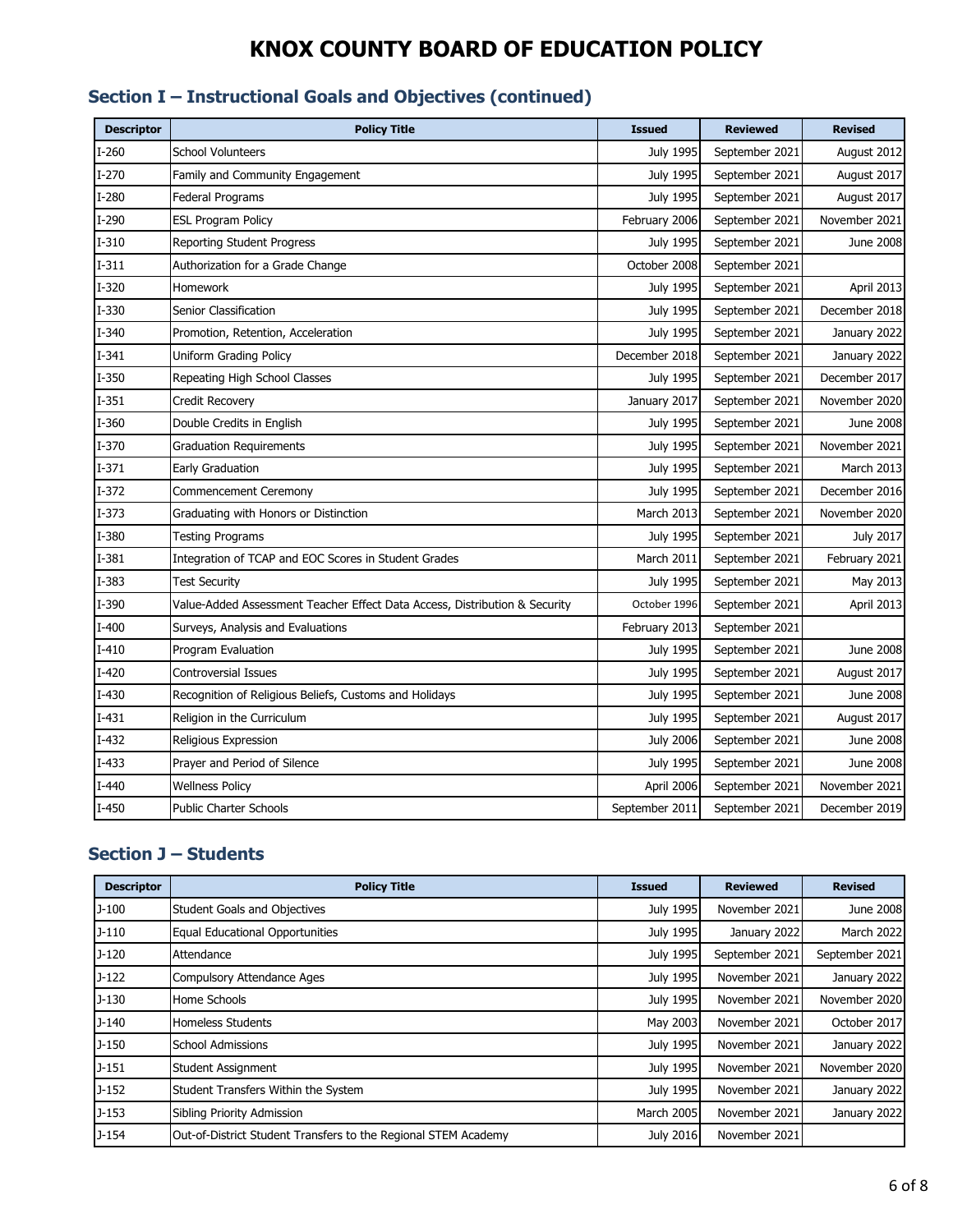### **Section J – Students (continued)**

| <b>Descriptor</b> | <b>Policy Title</b>                                                     | <b>Issued</b>    | <b>Reviewed</b> | <b>Revised</b> |
|-------------------|-------------------------------------------------------------------------|------------------|-----------------|----------------|
| J-160             | Withdrawals                                                             | July 1995        | November 2021   | June 2008      |
| $J-170$           | Release During School Hours                                             | <b>July 1995</b> | November 2021   | October 2017   |
| $J-180$           | Rights and Responsibilities                                             | <b>July 1995</b> | November 2021   | September 2013 |
| $J-181$           | <b>Procedural Due Process</b>                                           | <b>July 1995</b> | November 2021   | June 2008      |
| $J-190$           | Code of Behavior and Discipline                                         | <b>July 1995</b> | November 2021   | January 2022   |
| $J-191$           | Misbehaviors and Disciplinary Options                                   | <b>July 1995</b> | November 2021   | January 2022   |
| J-192             | Detention                                                               | July 1995        | November 2021   | May 2014       |
| $J-193$           | <b>Student Suspension</b>                                               | July 1995        | January 2022    | March 2022     |
| J-194             | Zero Tolerance Offenses                                                 | <b>July 1995</b> | November 2021   | November 2020  |
| $J-195$           | Student Disciplinary Hearing Authority                                  | <b>July 1995</b> | November 2021   | June 2008      |
| $J-196$           | Admission of Suspended or Expelled Students                             | <b>July 1995</b> | November 2021   | October 2017   |
| $J-197$           | Student Interference with Classroom                                     | September 2021   | November 2021   |                |
| J-200             | <b>Interrogations and Searches</b>                                      | July 1995        | November 2021   | July 2016      |
| $J-201$           | Random Searches for Dangerous Weapons, Drugs and Drug Paraphernalia     | November 2008    | November 2021   | January 2021   |
| $J-210$           | Harassment of Students                                                  | <b>July 1995</b> | November 2021   | December 2011  |
| J-211             | Harassment, Intimidation, and Bullying or Cyber-Bullying                | June 2005        | November 2021   | August 2017    |
| $J-212$           | Student Conduct and Safe Relocation of Students                         | <b>July 1995</b> | November 2021   | December 2013  |
| $J-220$           | Alcohol, Drug and Tobacco Use                                           | July 1995        | November 2021   | March 2019     |
| J-221             | Student Alcohol and Drug Testing                                        | <b>July 1995</b> | November 2021   | May 2014       |
| $J-230$           | Weapons and Dangerous Instruments                                       | November 1994    | November 2021   | September 2017 |
| J-240             | Use of Personal Communication Devices in School                         | June 2008        | November 2021   | August 2019    |
| J-250             | <b>Bus Conduct</b>                                                      | <b>July 1995</b> | November 2021   | September 2017 |
| J-260             | Dress Code                                                              | October 2000     | November 2021   | January 2022   |
| $J-270$           | Care of School Property                                                 | <b>July 1995</b> | November 2021   | September 2017 |
| J-280             | Alternative School Programs                                             | July 1995        | November 2021   | November 2020  |
| J-281             | Alternative School Services                                             | <b>July 2003</b> | November 2021   | January 2022   |
| J-290             | Unsafe School Choice                                                    | June 2004        | November 2021   | June 2008      |
| J-300             | <b>Criminal Gang Awareness</b>                                          | October 2008     | November 2021   |                |
| $J - 310$         | Adjudicated Delinquent Students                                         | October 2008     | November 2021   | September 2017 |
| $J - 320$         | Independent Evaluations of Students                                     | July 1995        | November 2021   | November 2013  |
| J-330             | Student Counseling Program                                              | July 1995        | November 2021   | November 2017  |
| $J - 340$         | Student Insurance Program                                               | <b>July 1995</b> | November 2021   | January 2022   |
| $J - 350$         | School and Student Health Services                                      | July 1995        | November 2021   | January 2022   |
| $J-351$           | Physical Examinations and Immunizations                                 | <b>July 1995</b> | November 2021   | January 2022   |
| $J-352$           | Medication                                                              | July 1995        | November 2021   | January 2022   |
| $J - 353$         | HIV, HIV-Related Illness and Acquired Immune Deficiency Syndrome (AIDS) | July 1995        | November 2021   | January 2022   |
| $J-354$           | Glucagon Administration                                                 | February 2004    | November 2021   | January 2022   |
| $J-355$           | Guidelines for Managing Life-Threatening Allergies                      | <b>July 1995</b> | November 2021   | January 2022   |
| $J-357$           | Student Communicable Diseases                                           | July 1995        | November 2021   | January 2022   |
| $J-358$           | <b>Adrenal Insufficiency</b>                                            | November 2017    | November 2021   | January 2022   |
| $J - 360$         | Student Psychological Services                                          | <b>July 1995</b> | November 2021   | June 2008      |
| $J - 370$         | School Social Work Services                                             | <b>July 1995</b> | November 2021   | November 2017  |
| J-380             | Supervision of Students                                                 | July 1995        | November 2021   | November 2013  |
| J-390             | Child Custody/Parental Access                                           | October 1996     | November 2021   | January 2022   |